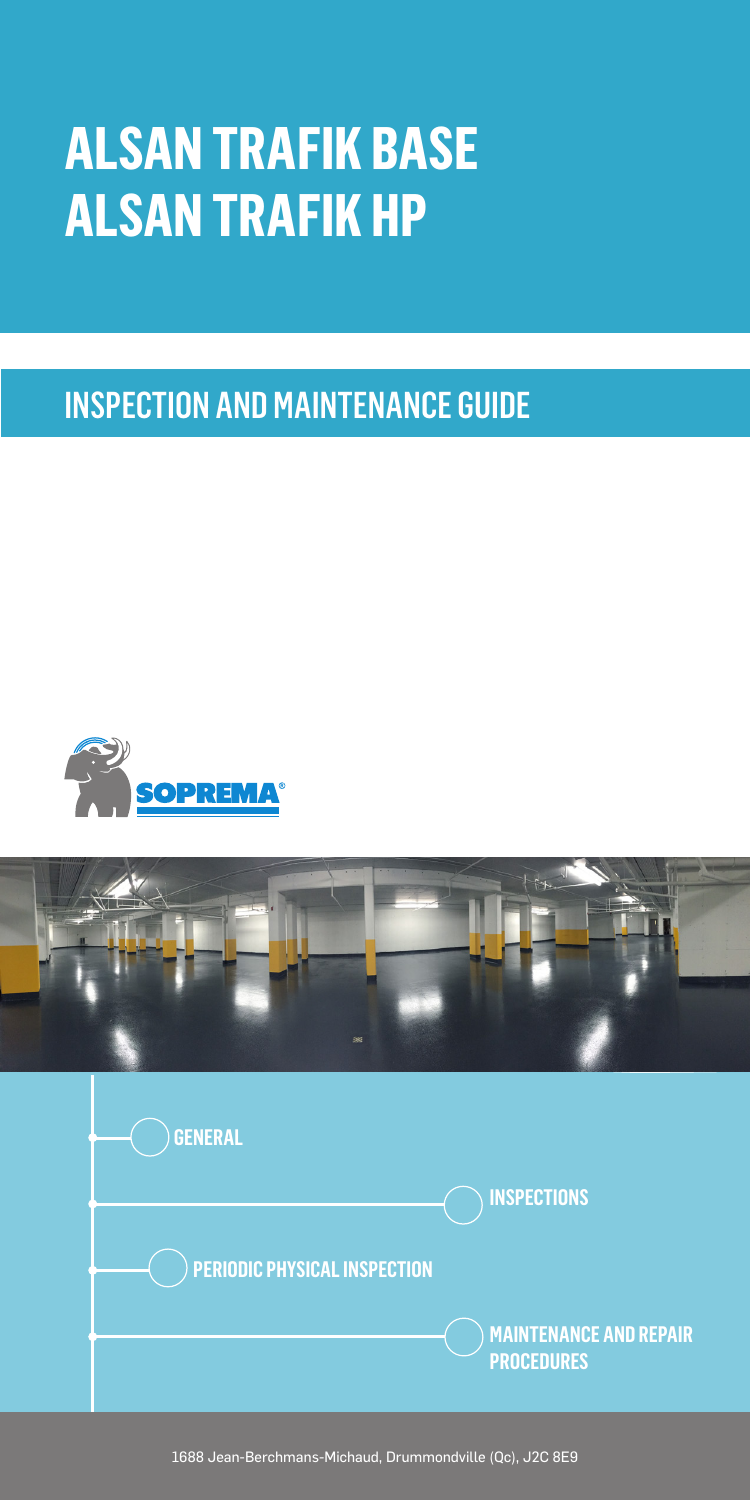**ALSAN TRAFIK HP ALSAN TRAFIK BASE**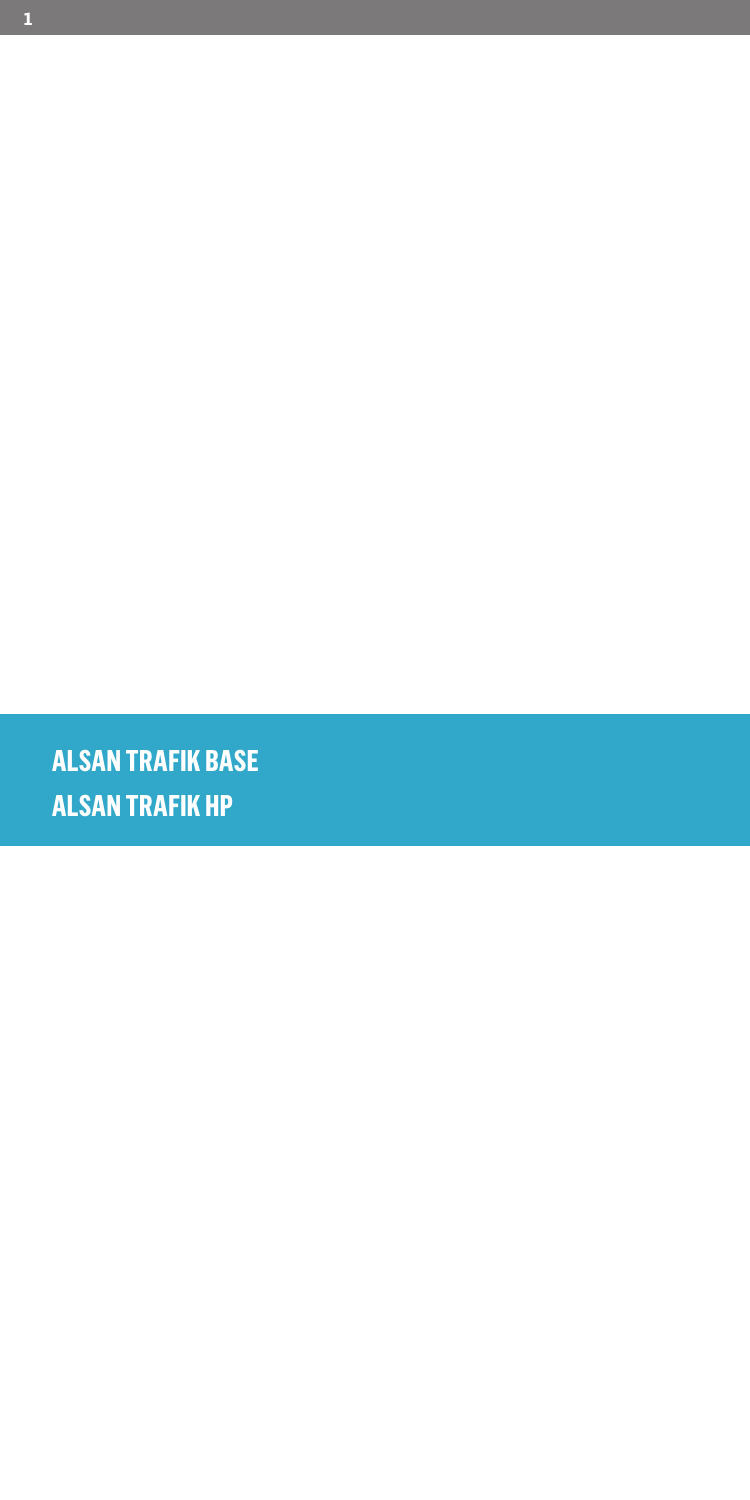## **GENERAL**

Periodic inspections of the wearing course and waterproofing system must be performed at regular intervals to ensure the system will provide long term performance.

Inspection procedures should include:

- **Cleaning surfaces and conducting a visual inspection of surfaces for** cracks and/or delaminations.
- Regularly clean and maintain floor drains, scupper drains, down pipes and areas intended to control surface runoff to suitable points of discharge.
- Periodic review and physical testing of surface and substrate conditions.
- Record information.

## **INSPECTIONS**

It is recommended to clean and inspect the parking deck surfaces at least every 6 months.

- Thoroughly clean surfaces using a bristle brush and mild soapy water with a biodegradable detergent to remove dirt, debris, oil and grease.
- Power scrub/wash hard-to-remove stains, marks or drips on the surface.
- $\blacksquare$  Power wash equipment must not exceed a pressure of  $1\,000$  psi at the nozzle.
- Avoid the use of solvents, and/or hydrocarbon type solvents for cleaning.
- Check for surface cracks, breaks, delamination of surface materials, spalled concrete, points of water leakage or water stains.
- Record all the information noted during the inspection on suitable documents or a layout diagram of the parking structure.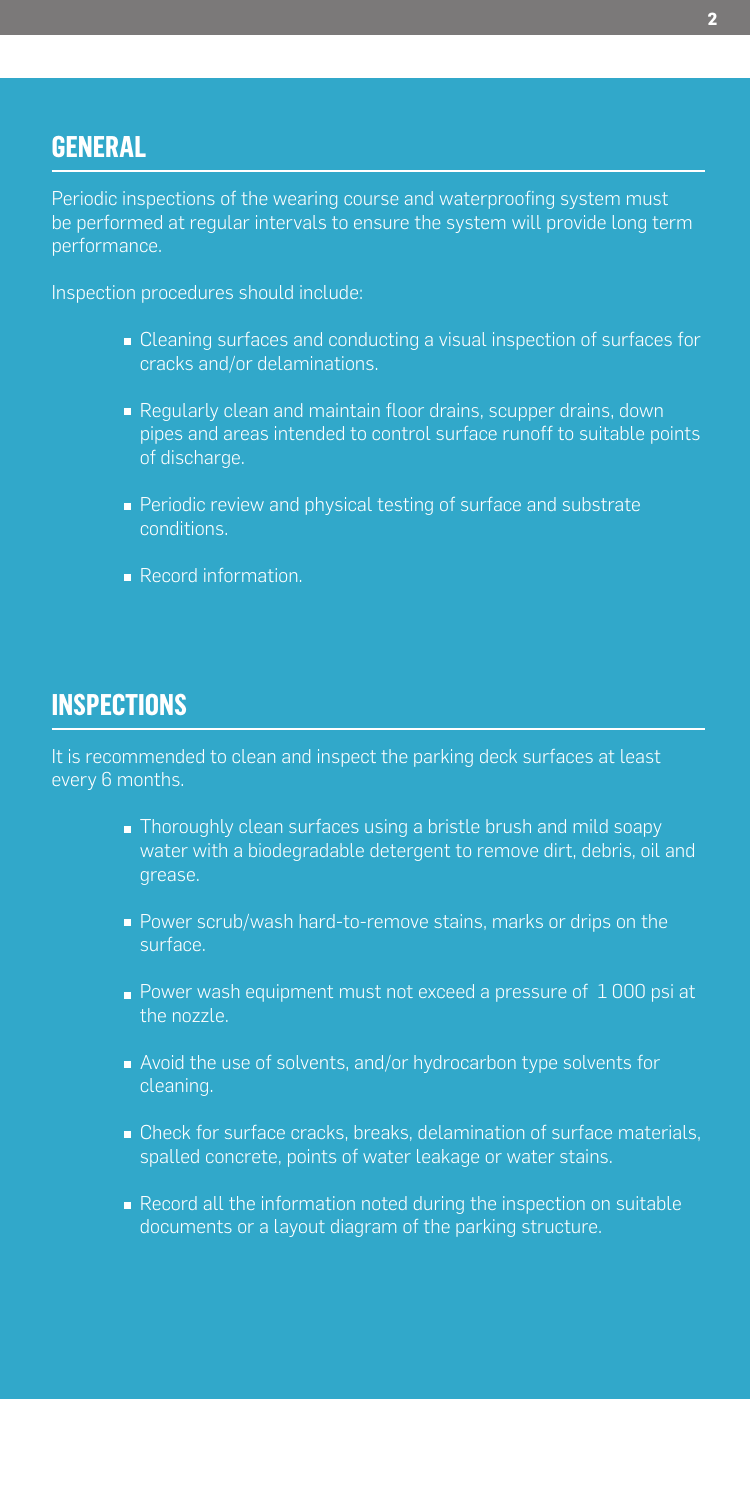## **PERIODIC PHYSICAL INSPECTION**

Conduct a yearly visual review and physical testing of the surface and substrate conditions to check for delamination, cracks or structural problems.

- Visually inspect sealants for integrity and/or signs of splitting or adhesion failure.
- Visually inspect the underside of parking decks, and exposed joint sealants for evidence of sealant failures or other leaks.
- Inspect the wearing surface of the system at the entrance of driveways, collector lanes, ramps, and other areas of steady traffic use or turning areas.
- Check for loss of grit or wearing course materials down to the waterproofing layer. Check for surface cracks, breaks or delamination of surface materials.
- Record all the information noted during the inspection on suitable documents or a layout diagram of the parking structure.



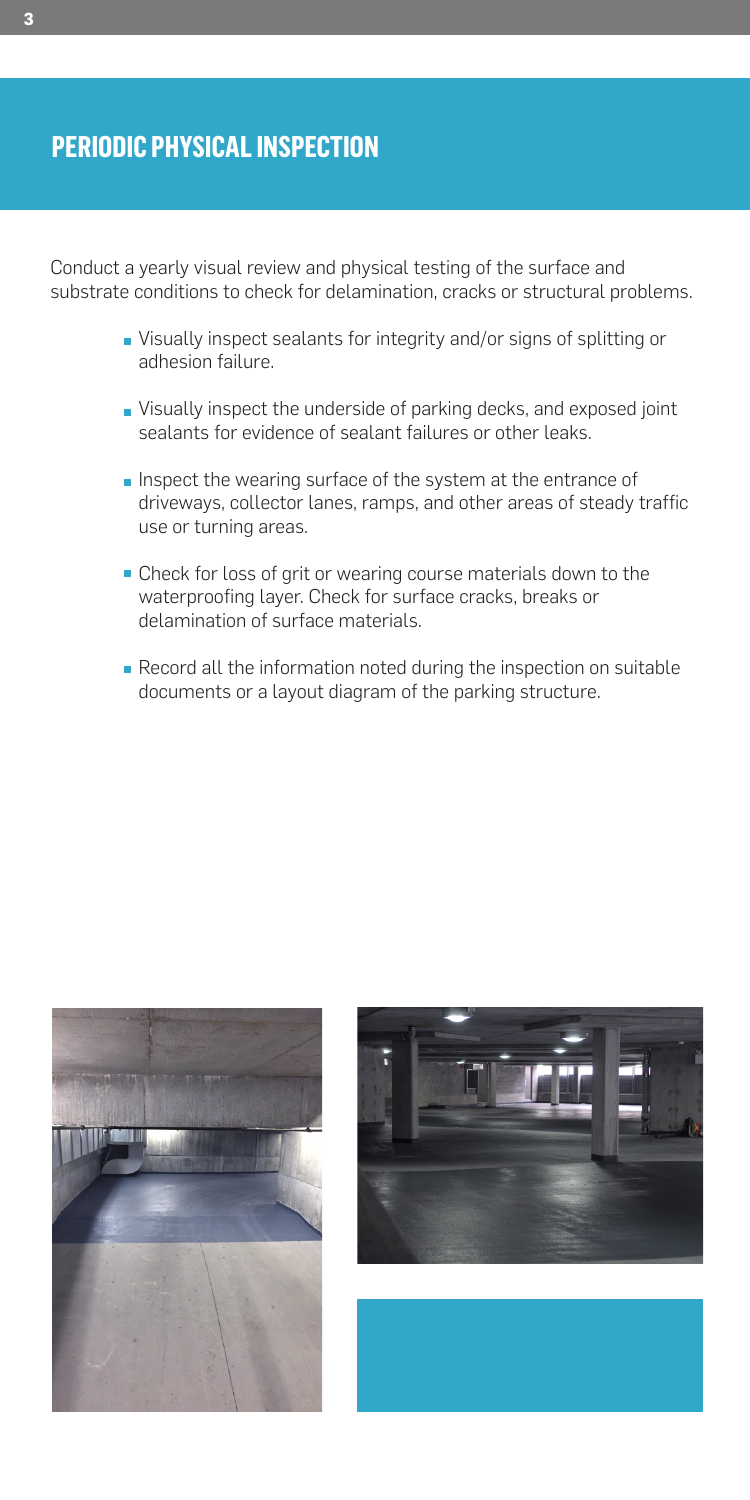## **MAINTENANCE AND REPAIR PROCEDURES**

Managing the seasonal effects of weather conditions is key to the prevention of water intrusions causing the deterioration of structural building components (where applicable).

- **During winter months, the immediate removal of snow by sweeping,** shovelling, and/or snow-blowing is recommended.
- Do not pile and store snow within the parking structure/building.
- $\blacksquare$  It is recommended that snow plows be equipped with suitable rubber blades to prevent physical damage to the membrane system, drains and/or expansion joints.
- Snow plow blades must be kept at a minimum of 13 mm  $(1/2)$  in) above the waterproofing system.
- Do not allow the use of studded tires on the surface of the system.
- Remove ice accumulation with chemical de-icing products.

Maintenance and repair procedures for ALSAN TRAFIK BASE and ALSAN TRAFIK HP systems should be completed by the original applicator to safeguard the integrity of the owner's responsibility to the manufacturer's product warranty.

Minor repairs to the wearing course and/or waterproofing membrane may be completed by qualified maintenance people.

Contractors must read and follow manufacturer's data sheets. Areas under repair must be protected from vehicular and pedestrian traffic for durations listed. Provide suitable ventilation when the systems are curing.

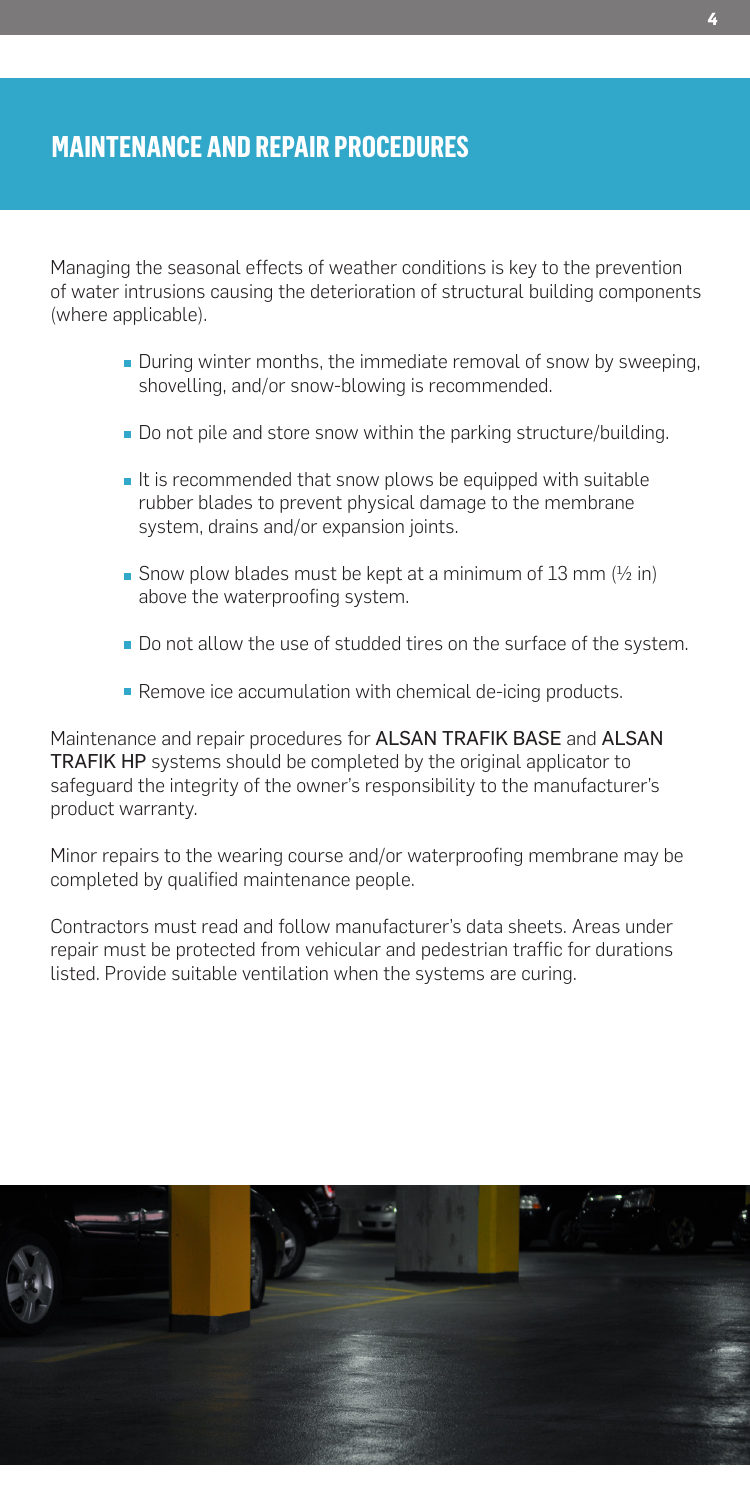## **MAINTENANCE AND REPAIR PROCEDURES**

#### MINOR SYSTEM REPAIRS

Procedures for minor repairs:

- Scrape and remove all loose or damaged material until only the ALSAN TRAFIK PU 221 waterproofing membrane remains.
- Using a clean cloth, clean exposed surfaces including waterproofing materials surrounding the repair area with ALSAN RS CLEANER.
- Apply a continuous coating of ALSAN TRAFIK HP 535 with a minimum wet film thickness of 14 mils onto the surface. Immediately broadcast aggregates into the wet material and backroll with a roller to evenly distribute and saturate the aggregates.
- In ramp areas, apply the membrane at the specified rate and spread aggregates in the first layer to saturation. Remove excess aggregates after curing and before installing a second layer of ALSAN TRAFIK HP 535 with a minimum wet film thickness of 14 mils.
- Allow ALSAN TRAFIK HP 535 to cure 72 hours before opening the deck to traffic.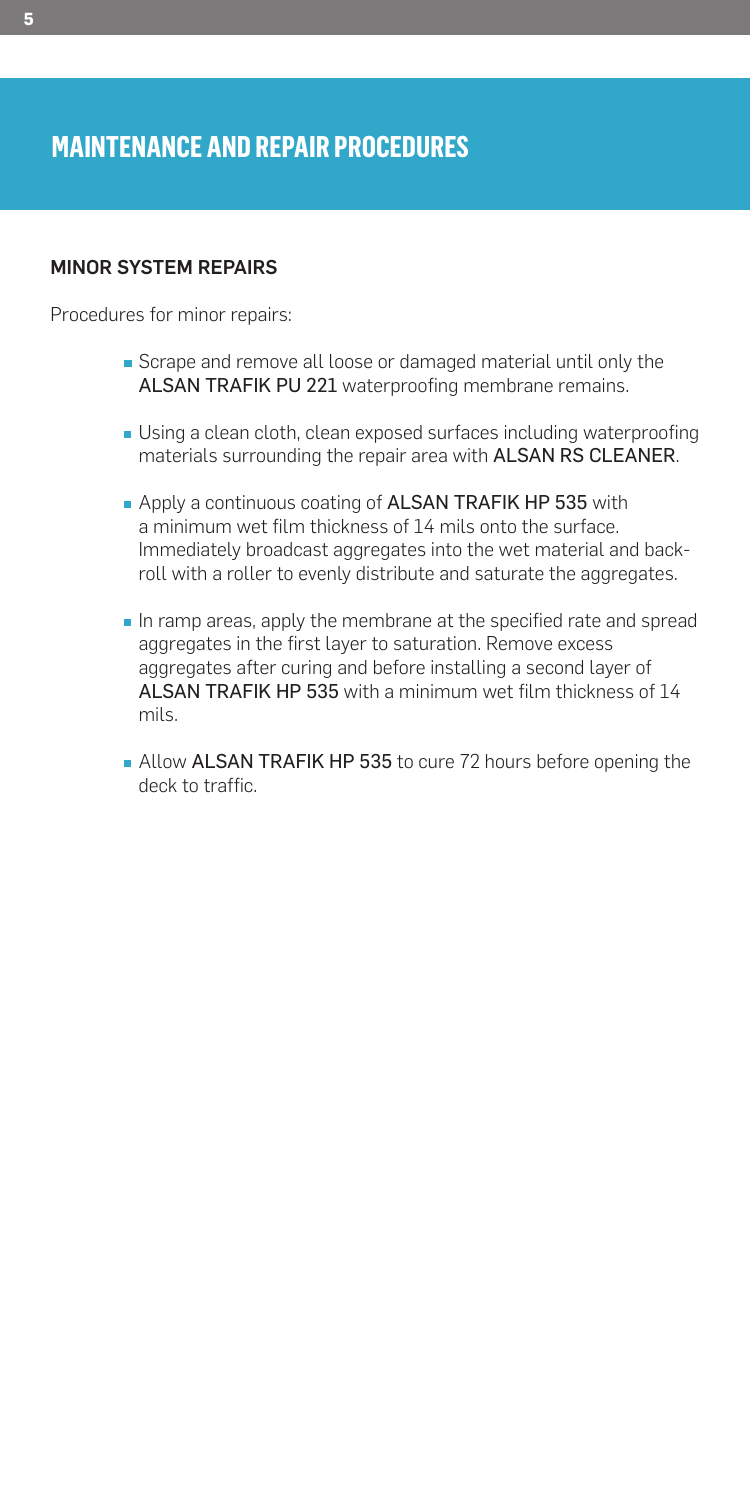#### RE-COAT OR EXTENSIVE SYSTEM REPAIRS

Procedures of re-coat or extensive repairs:

- Scrape and remove loose and damaged materials down to sound surfaces and/or adhered material.
- Using a clean cloth, clean exposed surface materials surrounding the repair area with ALSAN RS CLEANER.
- Allow solvents to evaporate and apply a continuous coating of ALSAN FLOOR EP 101 or ALSAN TRAFIK HP 515 with a minimum wet film thickness of 10 mils onto the surface. Primer shall be dry and tack free before applying ALSAN TRAFIK PU 221.
- **Apply a continuous coating of ALSAN TRAFIK PU 221 to the** previously primed surface with a minimum wet film thickness of 25 mils.
- Once ALSAN TRAFIK PU 221 is completely dry apply a continuous coating of ALSAN TRAFIK HP 535 with a minimum wet film thickness of 14 mils. Immediately broadcast aggregates into the wet material and back-roll with a roller to evenly distribute and saturate the aggregates.
- In ramp areas, apply the membrane at the specified rate and spread aggregates in the first layer to saturation. Remove excess aggregates after curing and before installing a second layer of ALSAN TRAFIK HP 535 with a minimum wet film thickness of 14 mils.
- **Allow ALSAN TRAFIK HP 535 to cure 72 hours before opening deck** to traffic.

#### - END OF SECTION -

This document must be adapted to each project and does not render SOPREMA INC. liable in any way. Please refer to the SOPREMA INC. Manual for any information on its waterproofi ng products and their uses.